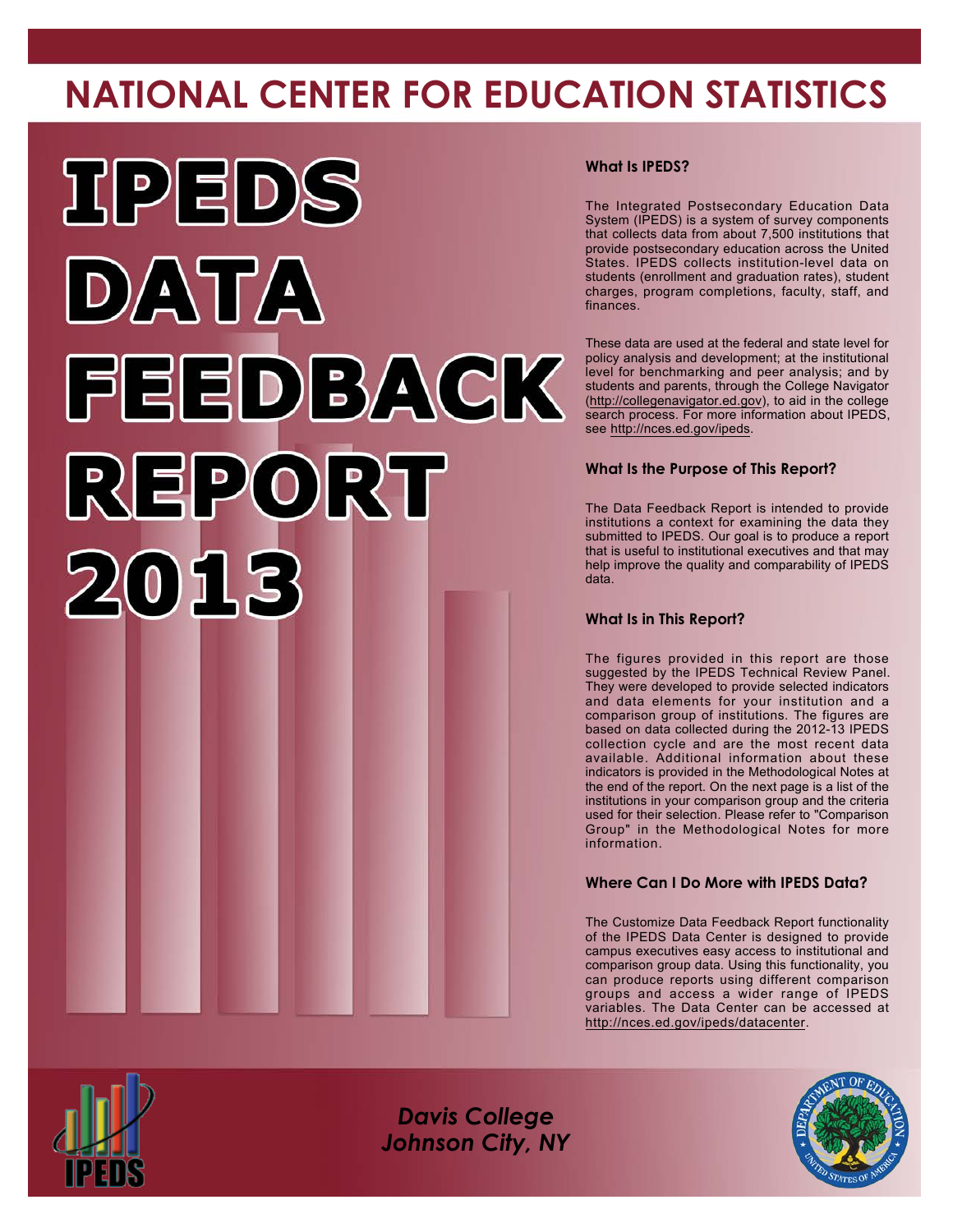# **COMPARISON GROUP**

Comparison group data are included to provide a context for interpreting your institution's statistics. If your institution did not define a Custom Comparison Group for this report by July 15, NCES selected a comparison group for you. (In this case, the characteristics used to define the comparison group appears below.) The Customize DFR functionality on the IPEDS Data Center [\(http://nces.ed.gov/ipeds/datacenter/\)](http://nces.ed.gov/ipeds/datacenter/) can be used to reproduce the figures in this report using different peer groups.

The custom comparison group chosen by Davis College includes the following 7 institutions:

- Baptist Bible College & Seminary of Pennsylvania (Clarks Summit, PA)
- Cairn University (Langhorne, PA)
- Houghton College (Houghton, NY)
- Lancaster Bible College (Lancaster, PA)
- Nyack College (Nyack, NY)
- Washington Bible College-Capital Bible Seminary (Lanham, MD)

Appalachian Bible College (Mount Hope, WV)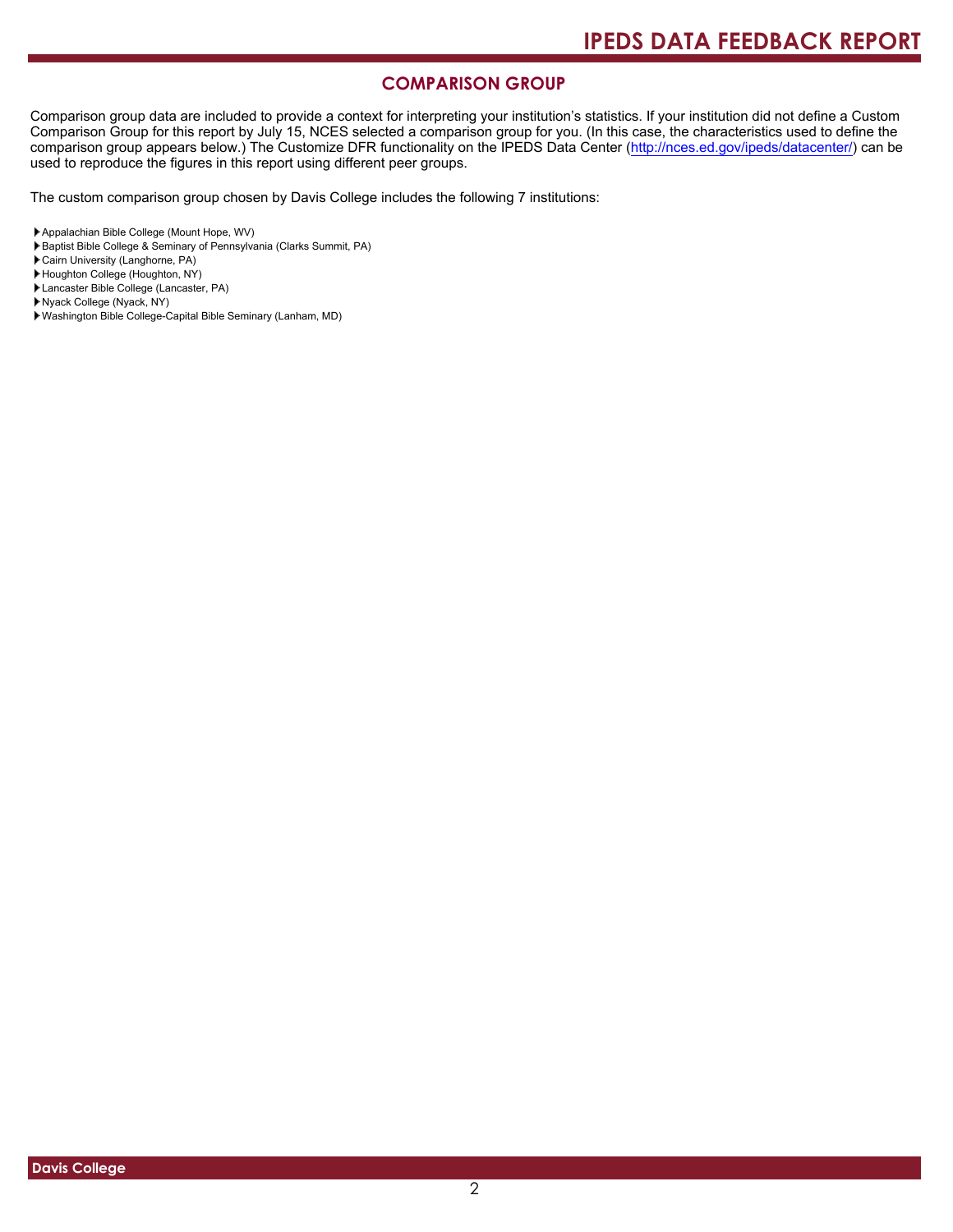



NOTE: For more information about disaggregation of data by race and ethnicity, please see the Methodological Notes at the end of this report. Median values for the comparison group will not add to 100 percent. See "Use of Median Values for Comparison Group" in the Methodological Notes at the end of this report for how median values are determined. N is the number of institutions in the comparison group.

SOURCE: U.S. Department of Education, National Center for Education Statistics, Integrated Postsecondary Education Data System (IPEDS): Spring 2013, Fall Enrollment component.

#### **Figure 2. Unduplicated 12-month headcount of all students and of undergraduate students (2011-12), total FTE enrollment (2011-12), and full- and part-time fall enrollment (Fall 2012)**



NOTE: For details on calculating full-time equivalent (FTE) enrollment, see Calculating FTE in the Methodological Notes at the end of this report. Total headcount, FTE, and fulland part-time fall enrollment include both undergraduate and postbaccalaureate students, when applicable. N is the number of institutions in the comparison group. SOURCE: U.S. Department of Education, National Center for Education Statistics, Integrated Postsecondary Education Data System (IPEDS): Fall 2012, 12-month Enrollment component and Spring 2013, Fall Enrollment component.

#### **Figure 3. Number of degrees awarded, by level: 2011-12**



NOTE: For additional information about postbaccalaureate degree levels, see the Methodology Notes. N is the number of institutions in the comparison group. SOURCE: U.S. Department of Education, National Center for Education Statistics, Integrated Postsecondary Education Data System (IPEDS): Fall 2012, Completions component.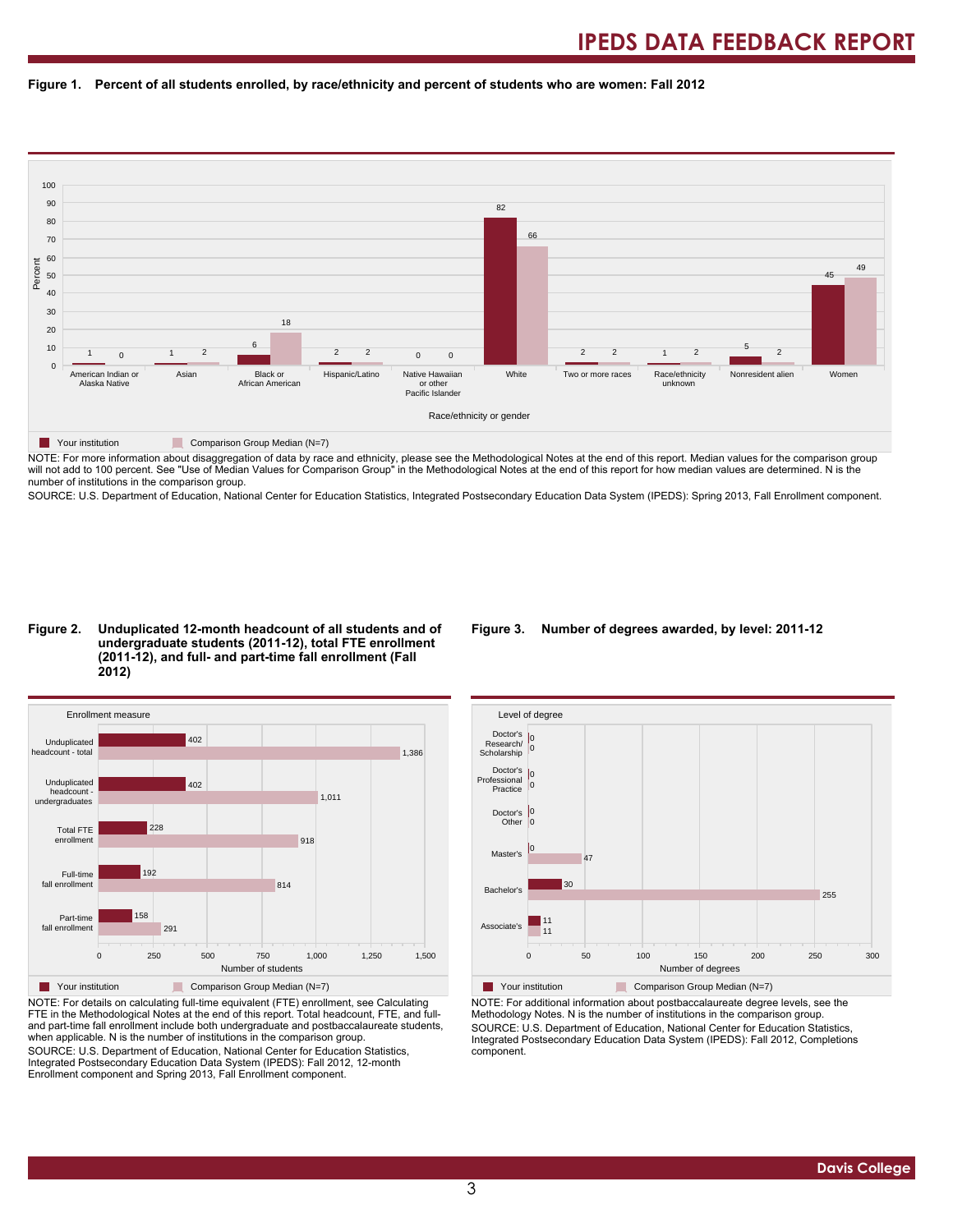**Figure 4. Academic year tuition and required fees for full-time, first-time, degree/certificate-seeking undergraduates: 2009-10--2012-13**



NOTE: The tuition and required fees shown here are the lowest reported from the categories of in-district, in-state, and out-of-state. N is the number of institutions in the comparison group.

SOURCE: U.S. Department of Education, National Center for Education Statistics, Integrated Postsecondary Education Data System (IPEDS): Fall 2012, Institutional Characteristics component.

**Figure 6. Percent of full-time, first-time degree/certificate-seeking undergraduate students who received grant or scholarship aid from the federal government, state/local government, or the institution, or loans, by type of aid: 2011-12**



NOTE: Any grant aid above includes grant or scholarship aid from the federal government, state/local government, or the institution. Federal grants includes Pell grants and other federal grants. Any loans includes federal loans and other loans to students. For details on how students are counted for financial aid reporting, see Cohort Determination in the Methodological Notes at the end of this report. N is the number of institutions in the comparison group.

SOURCE: U.S. Department of Education, National Center for Education Statistics, Integrated Postsecondary Education Data System (IPEDS): Winter 2012-13, Student Financial Aid component.





NOTE: Average net price is for full-time, first-time, degree/certificate-seeking undergraduate students and is generated by subtracting the average amount of federal, state/local government, and institutional grant and scholarship aid from the total cost of attendance. For public institutions, this includes only students who paid the in-state or indistrict tuition rate. Total cost of attendance is the sum of published tuition and required fees, books and supplies, and the average room and board and other expenses. For more information, see the Methodological Notes at the end of this report. N is the number of institutions in the comparison group.

SOURCE: U.S. Department of Education, National Center for Education Statistics, Integrated Postsecondary Education Data System (IPEDS): Fall 2012, Institutional Characteristics component; Winter 2012-13, Student Financial Aid component.





**T** Your institution **Comparison Group Median** 

NOTE: Any grant aid above includes grant or scholarship aid from the federal government, state/local government, or the institution. Federal grants includes Pell grants and other federal grants. Any loans includes federal loans and other loans to students. Average amounts of aid were calculated by dividing the total aid awarded by the total number of recipients in each institution. N is the number of institutions in the comparison group. SOURCE: U.S. Department of Education, National Center for Education Statistics, Integrated Postsecondary Education Data System (IPEDS): Winter 2012-13, Student Financial Aid component.

 **Davis College**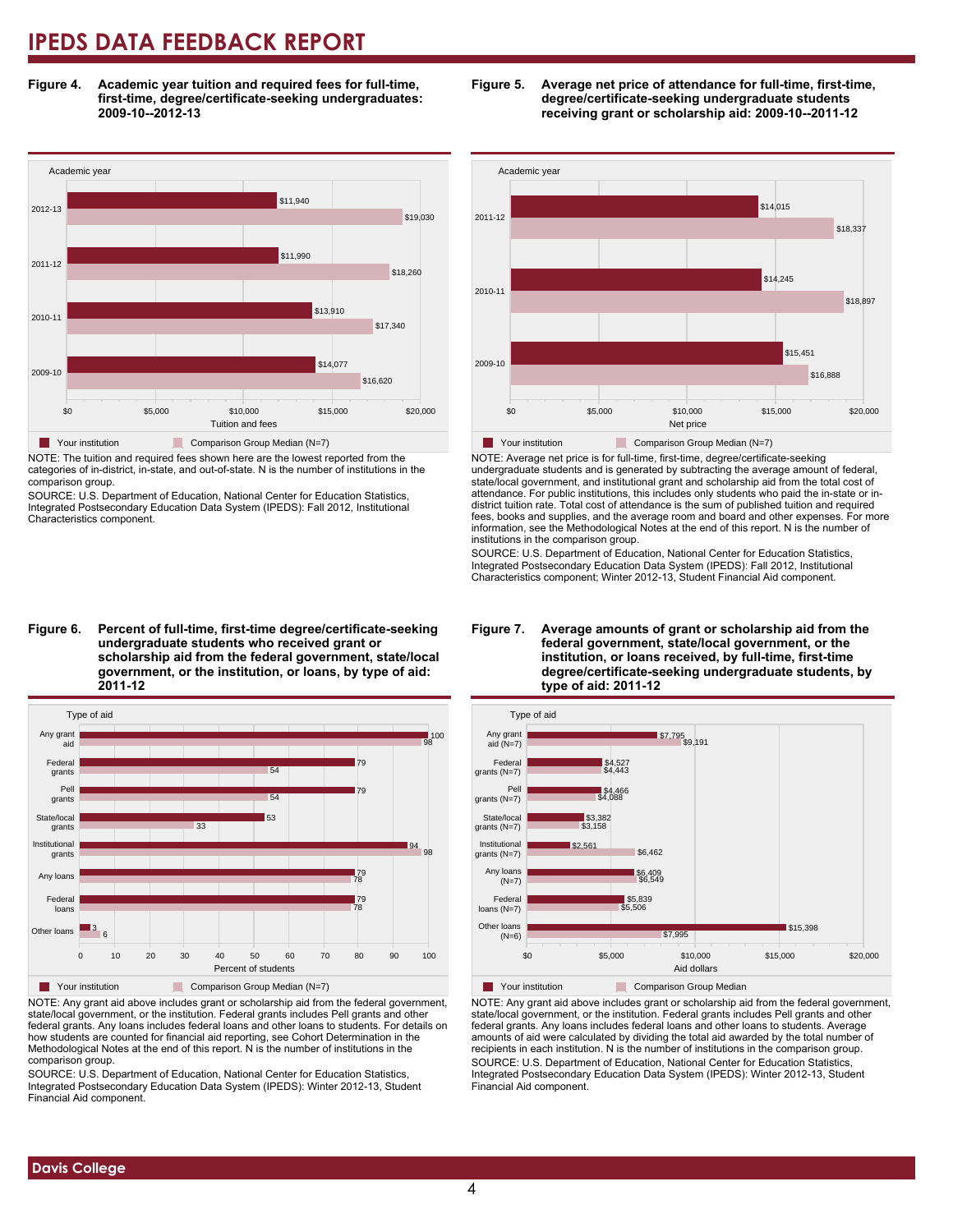**Figure 8. Percent of all undergraduates receiving aid by type of aid: 2011-12**

**Figure 9. Average amount of aid received by all undergraduates, by type of aid: 2011-12**



NOTE: Any grant aid above includes grant or scholarship aid from the federal government, state/local government, the institution, or other sources. Federal loans includes only federal loans to students. N is the number of institutions in the comparison group. SOURCE: U.S. Department of Education, National Center for Education Statistics, Integrated Postsecondary Education Data System (IPEDS): Winter 2012-13, Student Financial Aid component.



NOTE: Any grant aid above includes grant or scholarship aid from the federal government, state/local government, the institution, or other sources. Federal loans includes federal loans to students. Average amounts of aid were calculated by dividing the total aid awarded by the total number of recipients in each institution. N is the number of institutions in the comparison group.

SOURCE: U.S. Department of Education, National Center for Education Statistics, Integrated Postsecondary Education Data System (IPEDS): Winter 2012-13, Student Financial Aid component.

#### **Figure 10. Graduation rate and transfer-out rate (2006 cohort); graduation rate cohort as a percent of total entering students and retention rates of first-time students (Fall 2012)**



NOTE: Graduation rate cohort includes all full-time, first-time, degree/certificate-seeking undergraduate students. Entering class includes all students coming to the institution for the first time. Only institutions with a mission to prepare students to transfer are required to report transfers out. Graduation and transfer-out rates are the Student Right-to-Know rates. Retention rates are measured from the fall of first enrollment to the following fall. 4 yr institutions report retention rates for students seeking a bachelor's degree. Median values for the comparison group will not add to 100 percent. N is the number of institutions in the comparison group. Medians are not reported for comparison groups with less than three values.

SOURCE: U.S. Department of Education, National Center for Education Statistics, Integrated Postsecondary Education Data System (IPEDS): Spring 2013, Graduation Rates component and Fall Enrollment component.

#### **Figure 11. Bachelor's degree graduation rates of full-time, first-time, degree/certificate-seeking undergraduates within 4 years, 6 years, and 8 years: 2004 cohort**



NOTE: The 6-year graduation rate is the Student Right-to-Know (SRK) rate; the 4- and 8 year rates are calculated using the same methodology. For more information see the Methodological Notes at the end of the report. N is the number of institutions in the comparison group.

SOURCE: U.S. Department of Education, National Center for Education Statistics, Integrated Postsecondary Education Data System (IPEDS): Spring 2013, 200% Graduation Rates component.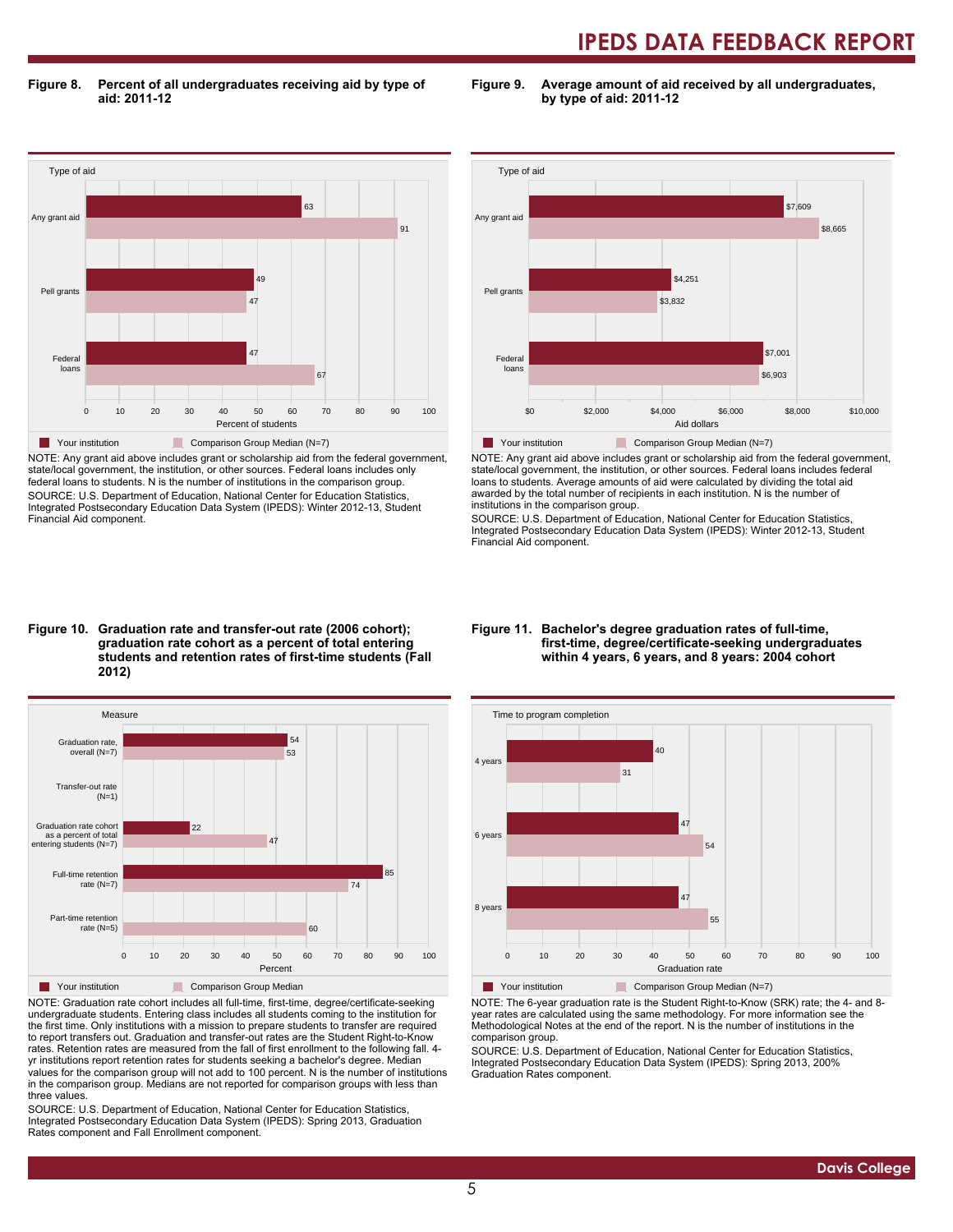**Figure 12. Full-time equivalent staff, by occupational category: Fall 2012**



NOTE: Graduate assistants are not included in this figure. For information on the calculation of FTE of staff, see the Methodological Notes. N is the number of institutions in the comparison group.

SOURCE: U.S. Department of Education, National Center for Education Statistics, Integrated Postsecondary Education Data System (IPEDS): Winter 2012-13, Human Resources component.



**Figure 13. Average salaries of full-time instructional non-medical**

**Academic year 2012-13**

**staff equated to 9-month contracts, by academic rank:**



NOTE: Average salaries of full-time instructional non-medical staff equated to 9-month contracts was calculated by multiplying the average monthly salary by 9. The average monthly salary was calculated by dividing the total salary outlays by the total number of months covered by staff on 9, 10, 11 and 12-month contracts. Medians are not reported for comparison groups with less than three values.

SOURCE: U.S. Department of Education, National Center for Education Statistics, Integrated Postsecondary Education Data System (IPEDS): Winter 2012-13, Human Resources component.

#### **Figure 14. Percent distribution of core revenues, by source: Fiscal year 2012**



NOTE: The comparison group median is based on those members of the comparison group that report finance data using the same accounting standards as the comparison institution. For a detailed definition of core revenues, see the Methodological Notes. N is the number of institutions in the comparison group.

SOURCE: U.S. Department of Education, National Center for Education Statistics, Integrated Postsecondary Education Data System (IPEDS): Spring 2013, Finance component.

#### **Figure 15. Core expenses per FTE enrollment, by function: Fiscal year 2012**



NOTE: Expenses per full-time equivalent (FTE) enrollment, particularly instruction, may be inflated because finance data includes all core expenses while FTE reflects credit activity only. For details on calculating FTE enrollment and a detailed definition of core expenses, see the Methodological Notes. N is the number of institutions in the comparison group. SOURCE: U.S. Department of Education, National Center for Education Statistics, Integrated Postsecondary Education Data System (IPEDS): Fall 2012, 12-month Enrollment component and Spring 2013, Finance component.

 **Davis College**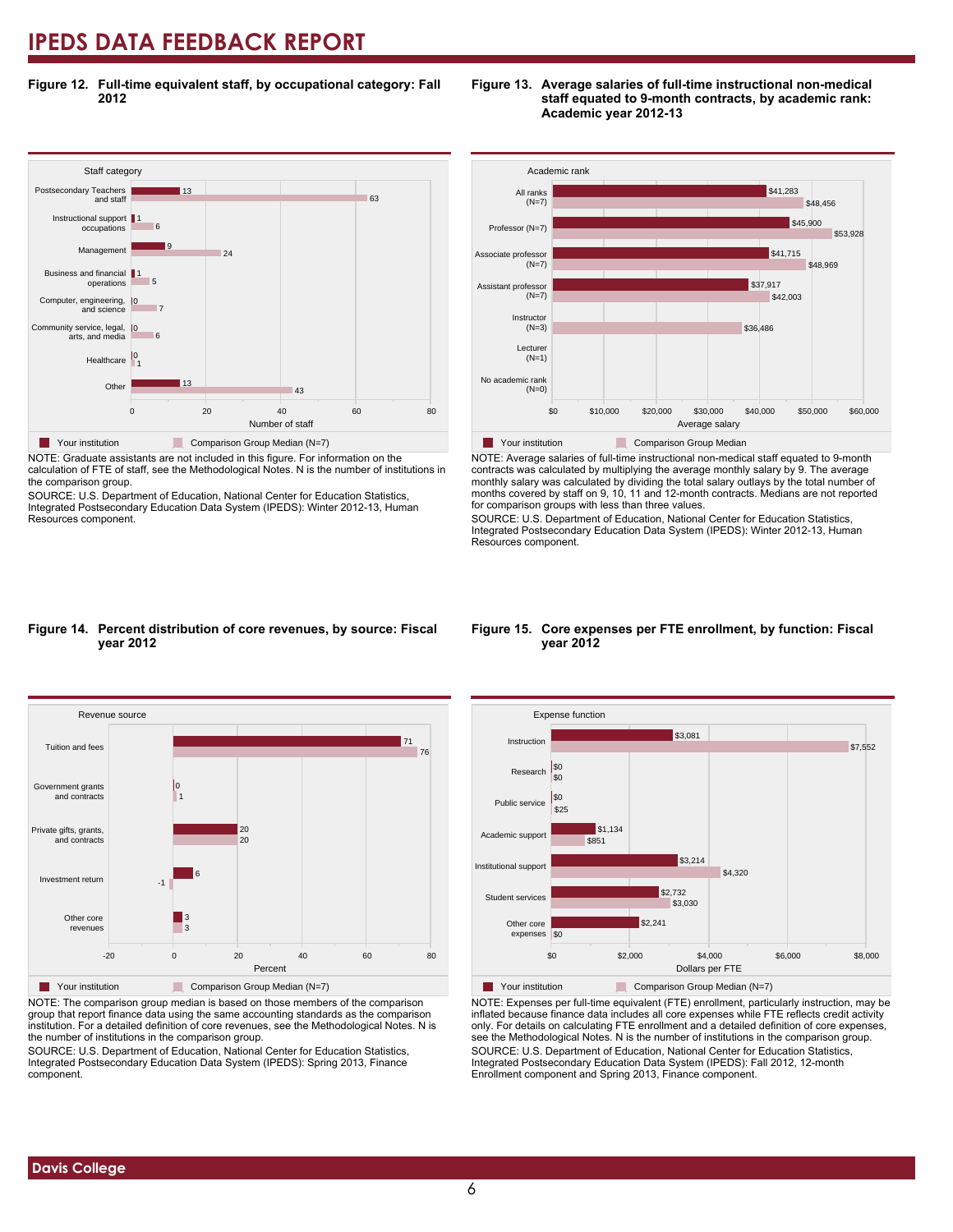# **METHODOLOGICAL NOTES**

#### **Overview**

This report is based on data supplied by institutions to IPEDS during the 2012-13 data collection year. Response rates exceeded 99 percent for most surveys. Detailed response tables are included in IPEDS First Look reports, which can be found at [http://nces.ed.gov/pubsearch/getpubcats.asp?sid=010.](http://nces.ed.gov/pubsearch/getpubcats.asp?sid=010)

#### **Use of Median Values for Comparison Group**

The value for the comparison institution is compared to the median value for the comparison group for each statistic included in the figure. If more than one statistic is presented in a figure, the median values are determined separately for each indicator or statistic. Medians are not reported for comparison groups with fewer than three values. Where percentage distributions are presented, median values may not add to 100 percent. The IPEDS Data Center provides access to all of the data used to create the figures included in this report.

#### **Missing Statistics**

If a statistic is not reported for your institution, the omission indicates that the statistic is not relevant to your institution and the data were not collected. Not all notes listed below may be applicable to your report.

#### **Use of Imputed Data**

All IPEDS data are subject to imputation for total (institutional) and partial (item) nonresponse. If necessary, imputed values were used to prepare your report.

#### **Data Confidentiality**

IPEDS data are not collected under a pledge of confidentiality.

#### **Disaggregation of Data by Race/Ethnicity**

When applicable, some statistics are disaggregated by race/ethnicity. Data disaggregated by race/ethnicity have been reported using the 1997 Office of Management and Budget categories. Detailed information about the race/ethnicity categories can be found at <http://nces.ed.gov/ipeds/reic/resource.asp>.

#### **Cohort Determination for Reporting Student Financial Aid and Graduation Rates**

Student cohorts for reporting Student Financial Aid and Graduation Rates data are based on the reporting type of the institution. For institutions that report based on an academic year (those operating on standard academic terms), student counts and cohorts are based on fall term data. Student counts and cohorts for program reporters (those that do not operate on standard academic terms) are based on unduplicated counts of students enrolled during a full 12-month period.

#### **Description of Statistics Used in the Figures**

#### *Average Institutional Net Price*

Average net price is calculated for full-time, first-time degree/certificateseeking undergraduates who were awarded grant or scholarship aid from the federal government, state/local government, or the institution anytime during the full aid year. For public institutions, this includes only students who paid the in-state or in-district tuition rate. Other sources of grant aid are excluded. Average net price is generated by subtracting the average amount of federal, state/local government, and institutional grant and scholarship aid from the total cost of attendance. Total cost of attendance is the sum of published tuition and required fees, books and supplies, and the average room and board and other expenses.

For the purpose of the IPEDS reporting, aid received refers to financial aid that was awarded to, and accepted by, a student. This amount may differ from the aid amount that is disbursed to a student.

#### *Core Revenues*

Core revenues for public institutions reporting under GASB standards include tuition and fees; state and local appropriations; government grants and contracts; private gifts, grants, and contracts; sales and services of educational activities; investment income; other operating and nonoperating sources; and other revenues and additions (federal and capital appropriations and grants and additions to permanent endowments). Core revenues for private, not-for-profit institutions (and a small number of public institutions) reporting under FASB standards include tuition and fees; government appropriations (federal, state, and local); government grants and contracts; private gifts, grants, and contracts (including contributions from affiliated entities); investment return; sales and services of educational activities; and other sources. Core revenues for private, forprofit institutions reporting under FASB standards include tuition and fees; government appropriations, grants, and contracts (federal, state, and local); private grants and contracts; investment income; sales and services of educational activities; and other sources. At degree-granting institutions, core revenues exclude revenues from auxiliary enterprises (e.g., bookstores, dormitories), hospitals, and independent operations. Nondegree-granting instituions do no report revenue from auxiliary enterprises in a separate category. These amounts may be included in the core revenues from other sources.

#### *Core Expenses*

Core expenses include expenses for instruction, research, public service, academic support, institutional support, student services, scholarships and fellowships (net of discounts and allowances), and other expenses. Expenses for operation and maintenance of plant, depreciation, and interest are allocated to each of the other functions. Core expenses at degree-granting institutions exclude expenses for auxiliary enterprises (e.g., bookstores, dormitories), hospitals, and independent operations. Nondegree-granting institutions do not report expenses for auxiliary enterprises in a separate category. These amounts may be included in the core expenses as other expenses.